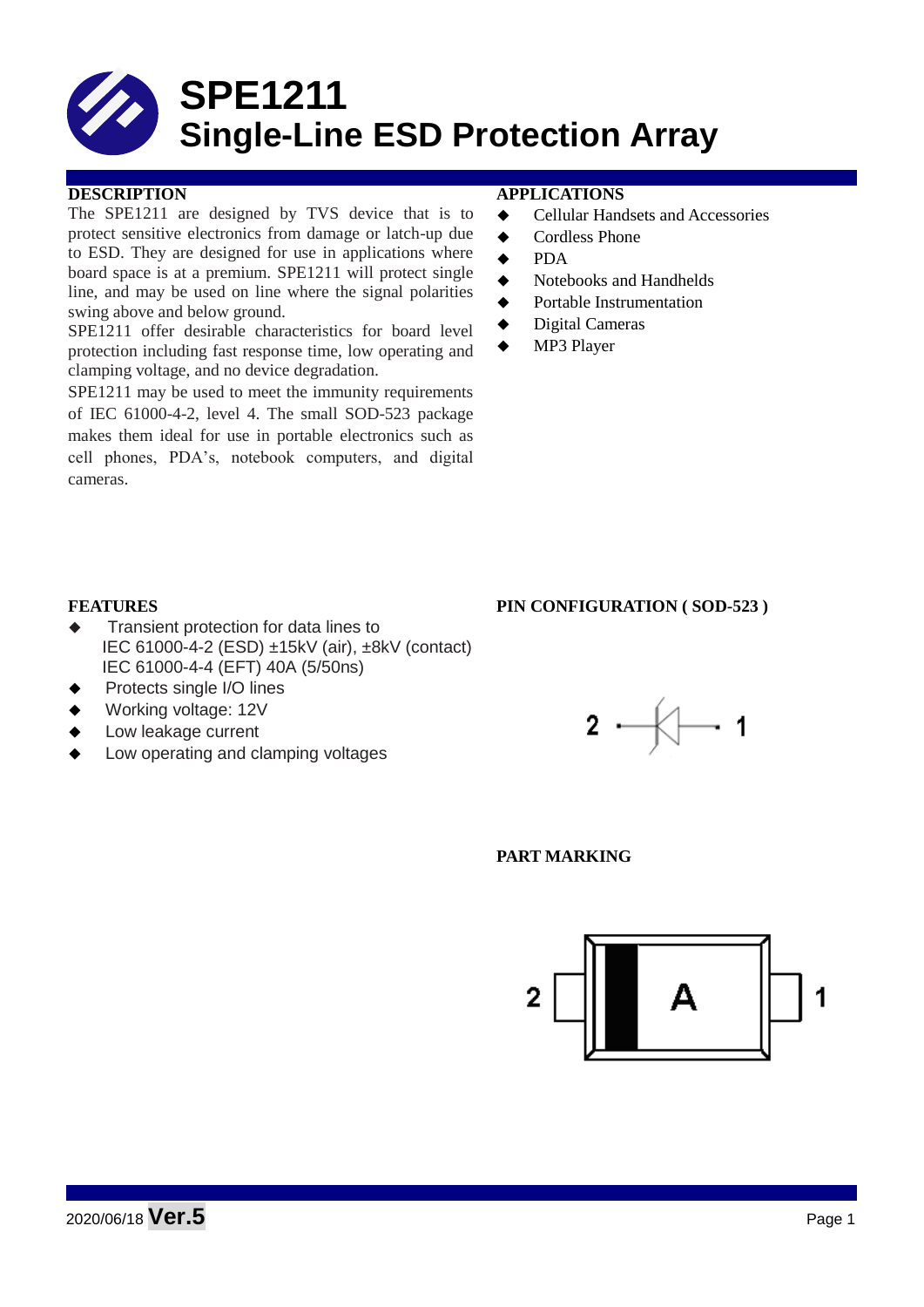

### **ORDERING INFORMATION**

| <b>Part Number</b>                                | Package                             | <b>Part Marking</b> |  |
|---------------------------------------------------|-------------------------------------|---------------------|--|
| SPE1211D52RGB                                     | SOD-523                             |                     |  |
| $\mathcal{M}$ applied to the set of $\mathcal{M}$ | $- - -$<br>$\overline{\phantom{0}}$ |                     |  |

※ SPE1211D52RGB : Tape Reel ; Pb – Free ; Halogen – Free

# **ABSOULTE MAXIMUM RATINGS**

(TA=25℃ Unless otherwise noted)

| <b>Parameter</b>                                 | <b>Symbol</b> | <b>Typical</b> | Unit            |
|--------------------------------------------------|---------------|----------------|-----------------|
| Peak Pulse Power ( $tp = 8/20 \mu s$ )           | Ppk           | 300            | W               |
| Maximum Peak Pulse Current ( $tp = 8/20 \mu s$ ) | Ipp           | 15             | A               |
| ESD per IEC $61000 - 4 - 2$ (Air)                | Vpp           | ±15            | KV              |
| ESD per IEC $61000 - 4 - 2$ (Contact)            | Vpp           | $\pm 8$        | KV              |
| <b>Operating Junction Temperature</b>            | ТJ            | $-55 \sim 125$ | $\circ$ C       |
| <b>Storage Temperature Range</b>                 | <b>TSTG</b>   | $-55 \sim 150$ | $\rm ^{\circ}C$ |
| Lead Soldering Temperature                       | Tl            | 260 (10sec)    | $\rm ^{\circ}C$ |

# **ELECTRICAL CHARACTERISTICS**

(TA=25℃ Unless otherwise noted)

| <b>Parameter</b>               | <b>Symbol</b>  | <b>Conditions</b>                                  | Min. | <b>Typ</b> | Max. | Unit         |
|--------------------------------|----------------|----------------------------------------------------|------|------------|------|--------------|
| Reverse Stand – Off<br>Voltage | Vrwm           |                                                    |      |            | 12   | V            |
| Reverse Breakdown Voltage      | <b>VBR</b>     | $It = 1mA$                                         | 13.3 |            |      | V            |
| <b>Reverse Leakage Current</b> | IR             | $V_{\text{RWM}} = 12V$ , T=25 °C                   |      |            |      | μA           |
| <b>Clamping Voltage</b>        | Vc             | $\text{Ipp} = 5A$ , tp = 8/20 µs                   |      |            | 19   | $\mathbf{V}$ |
| <b>Clamping Voltage</b>        | Vc             | Ipp = $15A$ , tp = $8/20 \mu s$                    |      |            | 25   | V            |
| <b>Junction Capacitance</b>    | C <sub>j</sub> | Between I/O Pin and GND<br>$V_R = 0V$ , $f = 1MHz$ |      |            | 100  | pF           |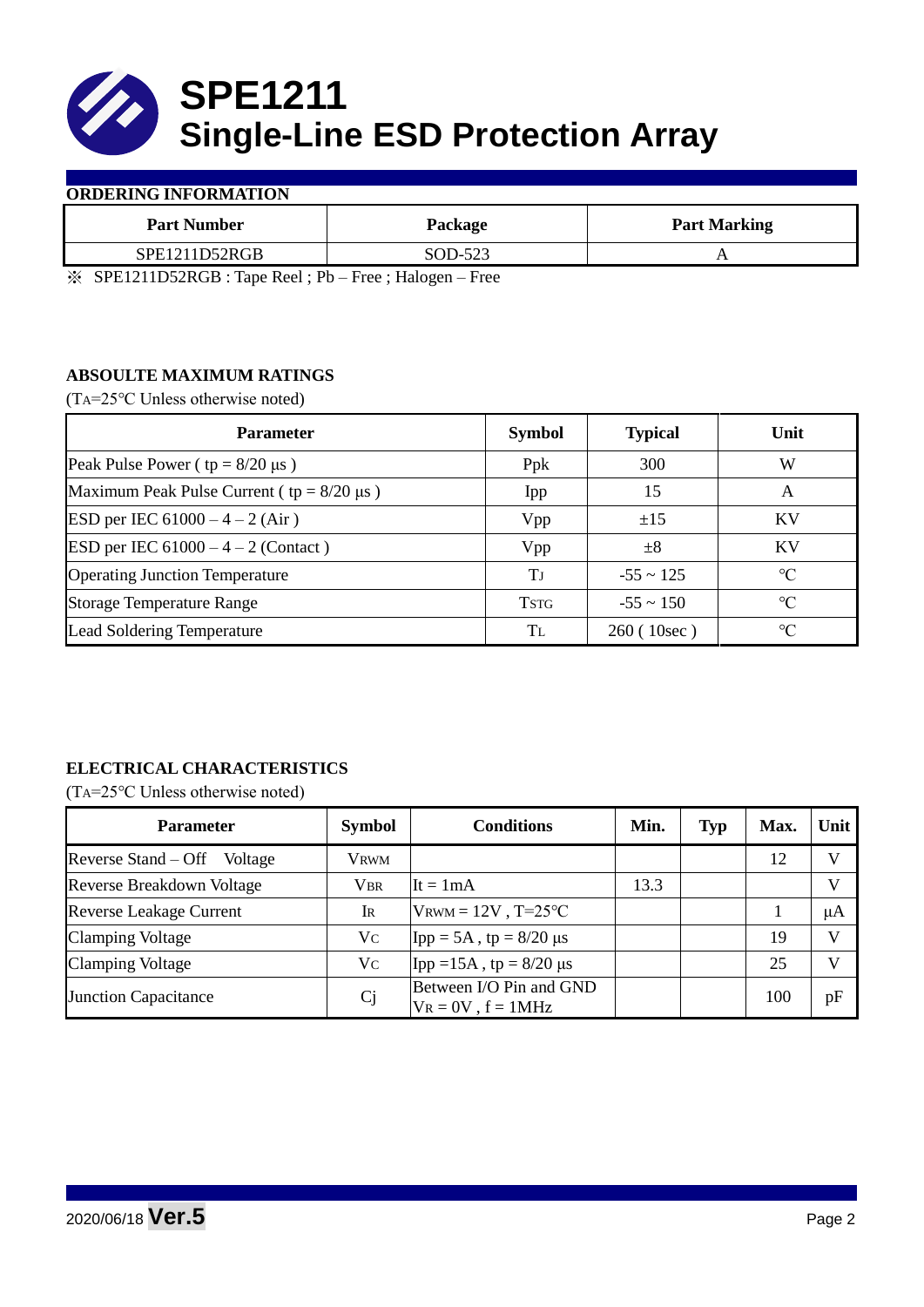# **SPE1211 Single-Line ESD Protection Array**

# **TYPICAL CHARACTERISTICS**





**Fig 1 : Junction Capacitance V.S Reverse Voltage Applied Fig 2 : Peak Plus Power V.S Exponential Plus Duration**





**Fig 3 : Clamp Voltage V.S Peak Pulse Current Fig 4 : Forward Voltage Drop V.S Peak Forward** 

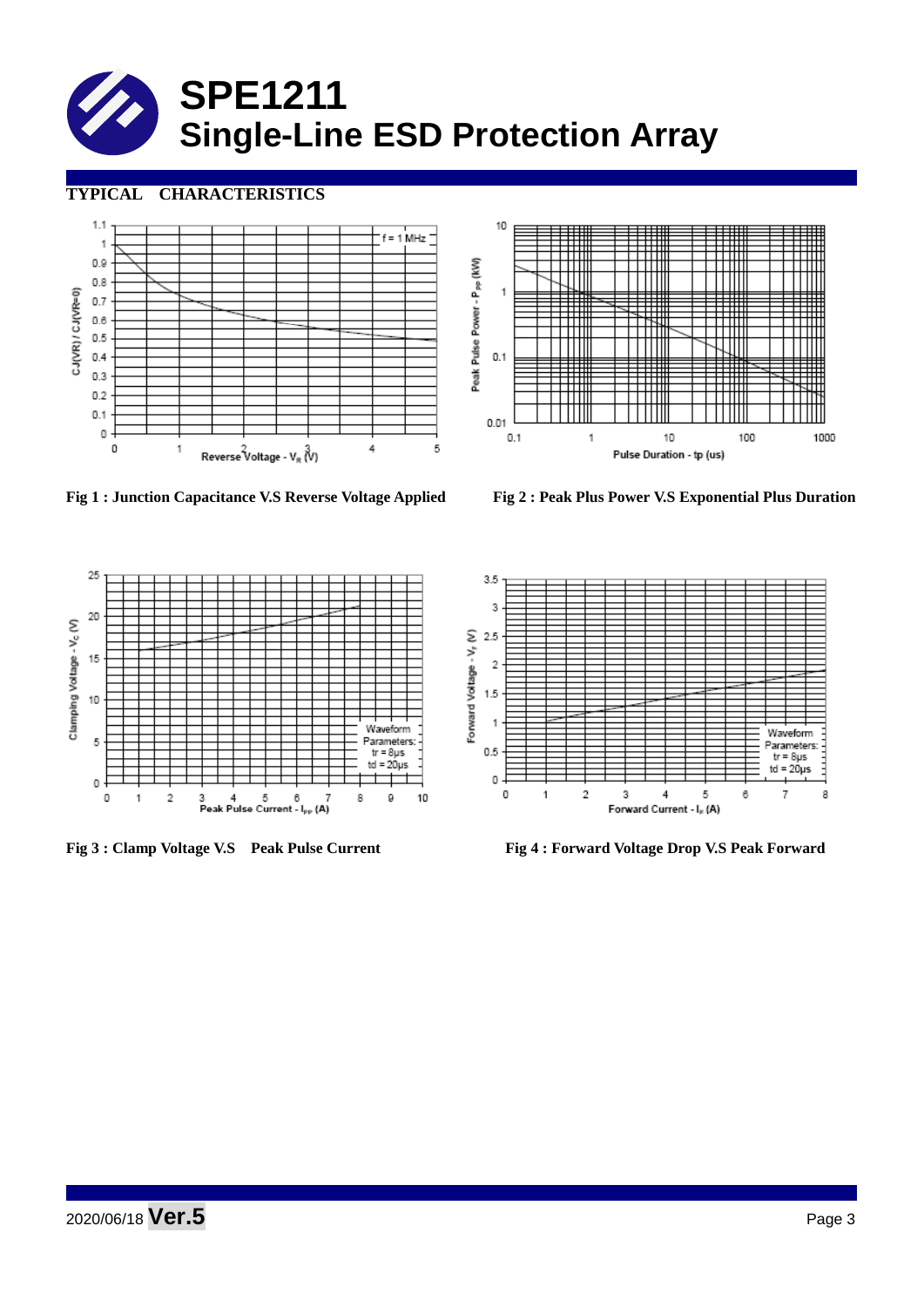

# **APPLICATION NOTE**

# **Device Connection Options Circuit Diagram**

These TVS diodes are designed to protect one data, I/O, or power supply line. The device is unidirectional and may be used on lines where the signal polarity is above ground. The cathode band should be placed towards the line that is to be protected.

# **Circuit Board Layout Recommendations for Suppression of ESD.**

Good circuit board layout is critical for the suppression of ESD induced transients. The following guidelines are recommended:

- ★ Place the TVS near the input terminals or connectors to restrict transient coupling.
- ★ Minimize the path length between the TVS and the protected line.
- ★ Minimize all conductive loops including power and ground loops.
- ★ The ESD transient return path to ground should be kept as short as possible.
- ★ Never run critical signals near board edges.
- $\bigstar$  Use ground planes whenever possible.

# **Matte Tin Lead Finish**

Matte tin has become the industry standard lead-free replacement for SnPb lead finishes. A matte tin finish is composed of 100% tin solder with large grains. Since the solder volume on the leads is small compared to the solder paste volume that is placed on the land pattern of the PCB, the reflow profile will be determined by the requirements of the solder paste. Therefore, these devices are compatible with both lead-free and SnPb assembly techniques. In addition, unlike other lead-free compositions, matte tin does not have any added alloys that can cause degradation of the solder joint.

# **Circuit Diagram**